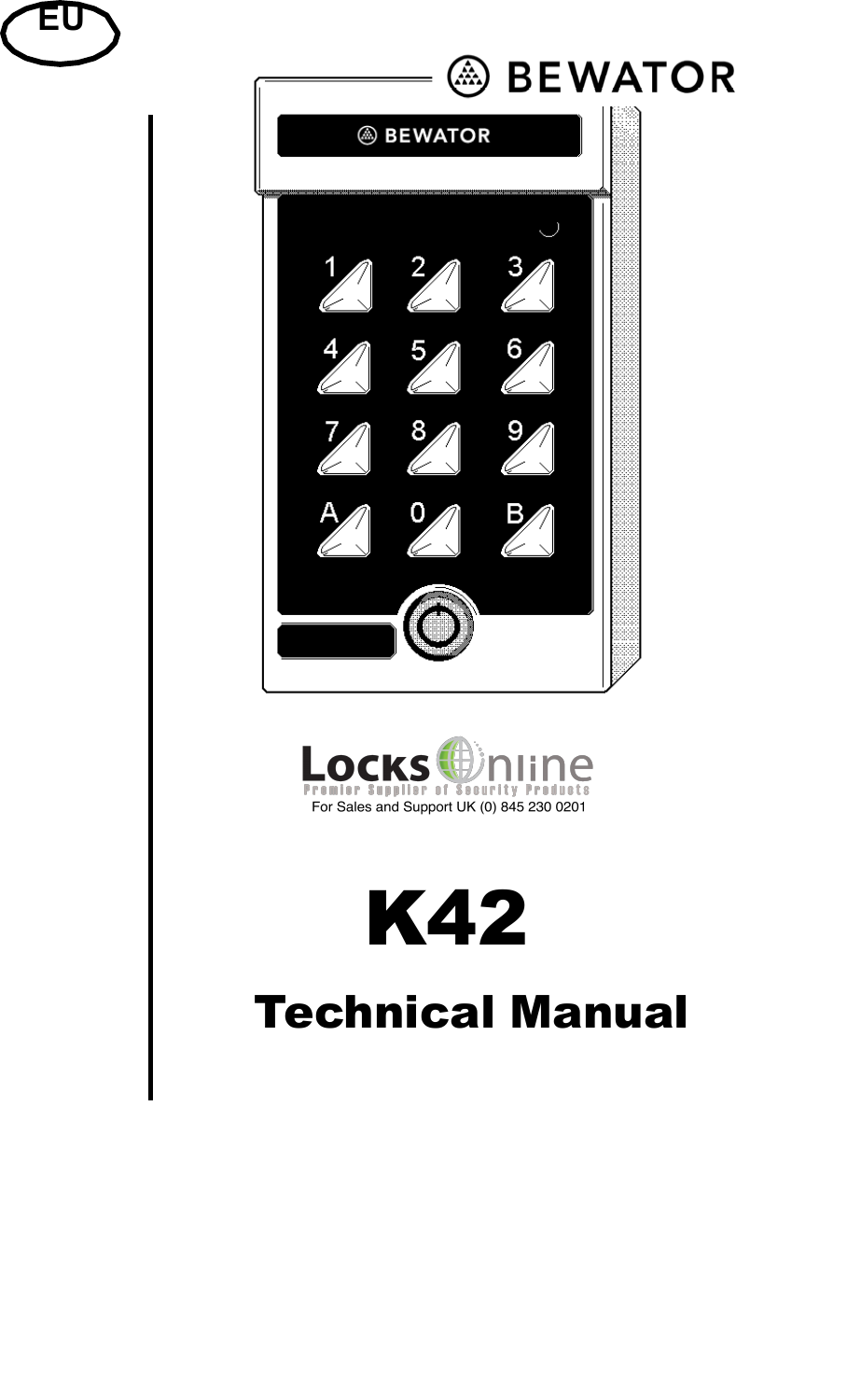Copyright © February 2001 Bewator AB, Solna, Sweden.

Material from this manual may only be copied with the consent in writing of Bewator. Bewator reserves the right to alter both the content of the manual and the design of the product.

Document number: **80717-1**

Bewator AB are part of Bewator Group AB, which develops and markets a complete security product range that includes access control and alarm. Sales, installation and servicing are handled by a national dealer network.

Actions (such as unauthorised manipulation, copying etc.), must not be taken with the software contained in the products and systems. Such actions are regarded as copyright violation and may result in imprisonment or fines and may likewise lead to an obligation to pay damages and compensation for using the software.

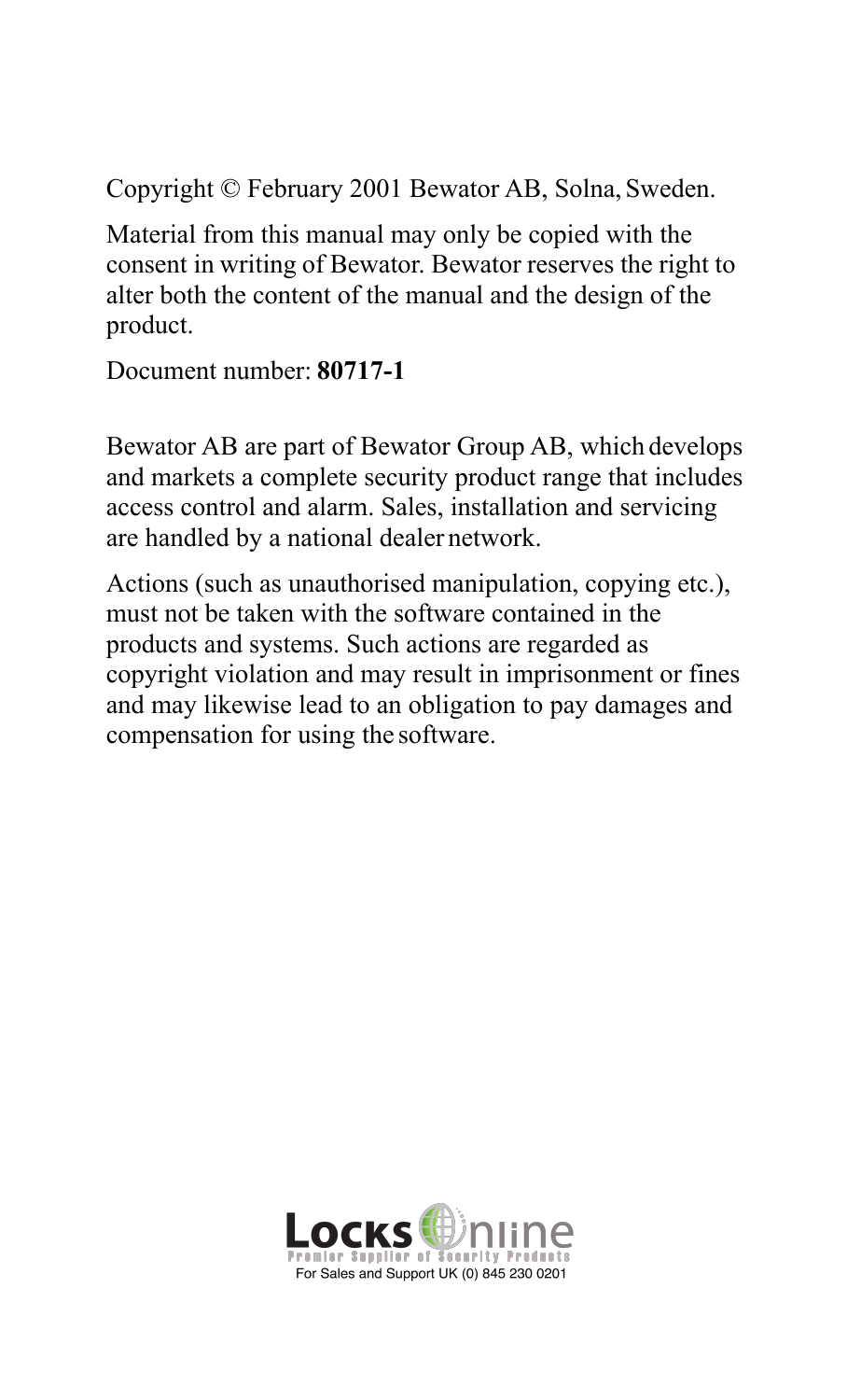#### *K42 3*

The table of contents is empty because you haven't selected paragraph styles to appear in it.

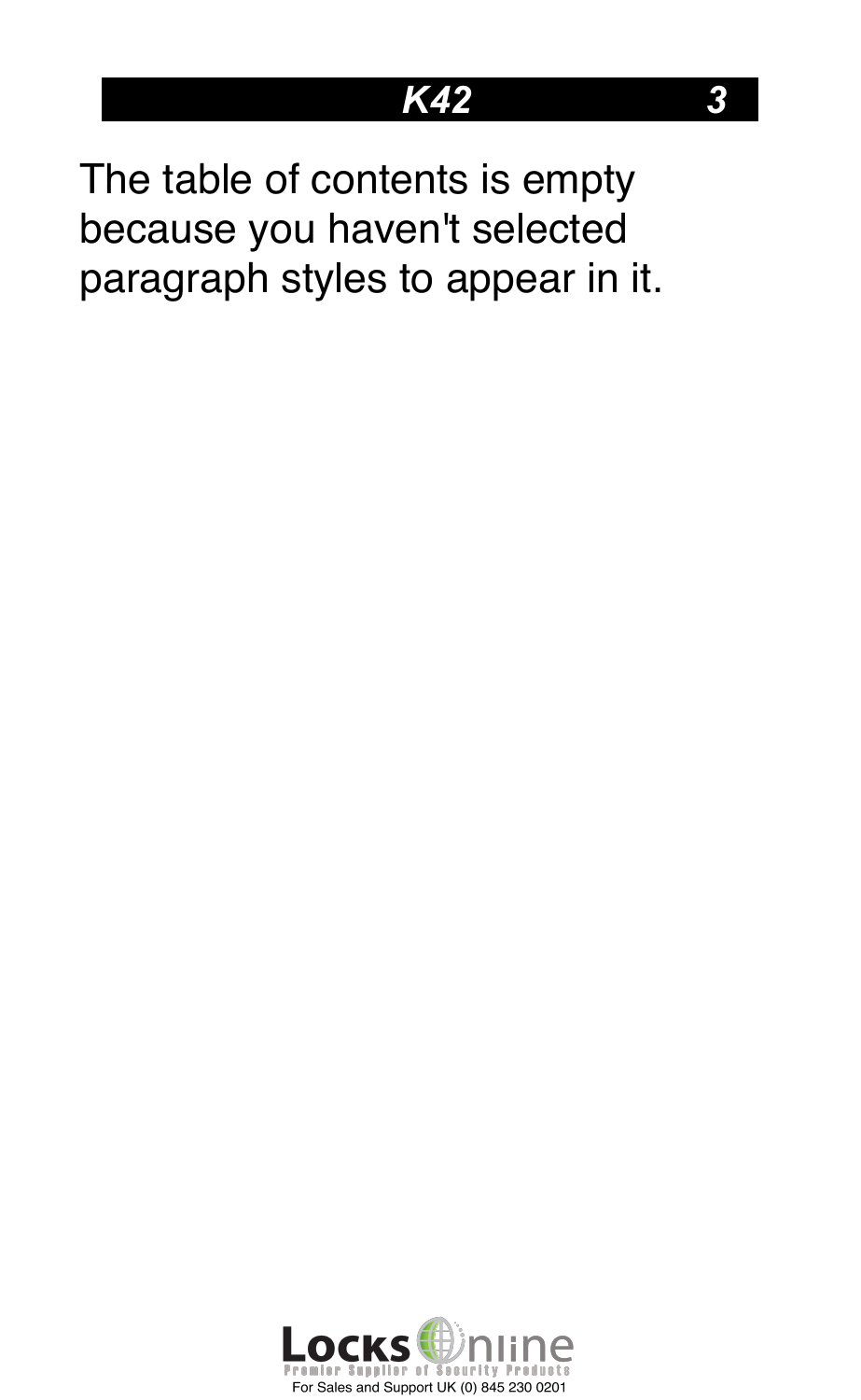

#### *K42 Installation*

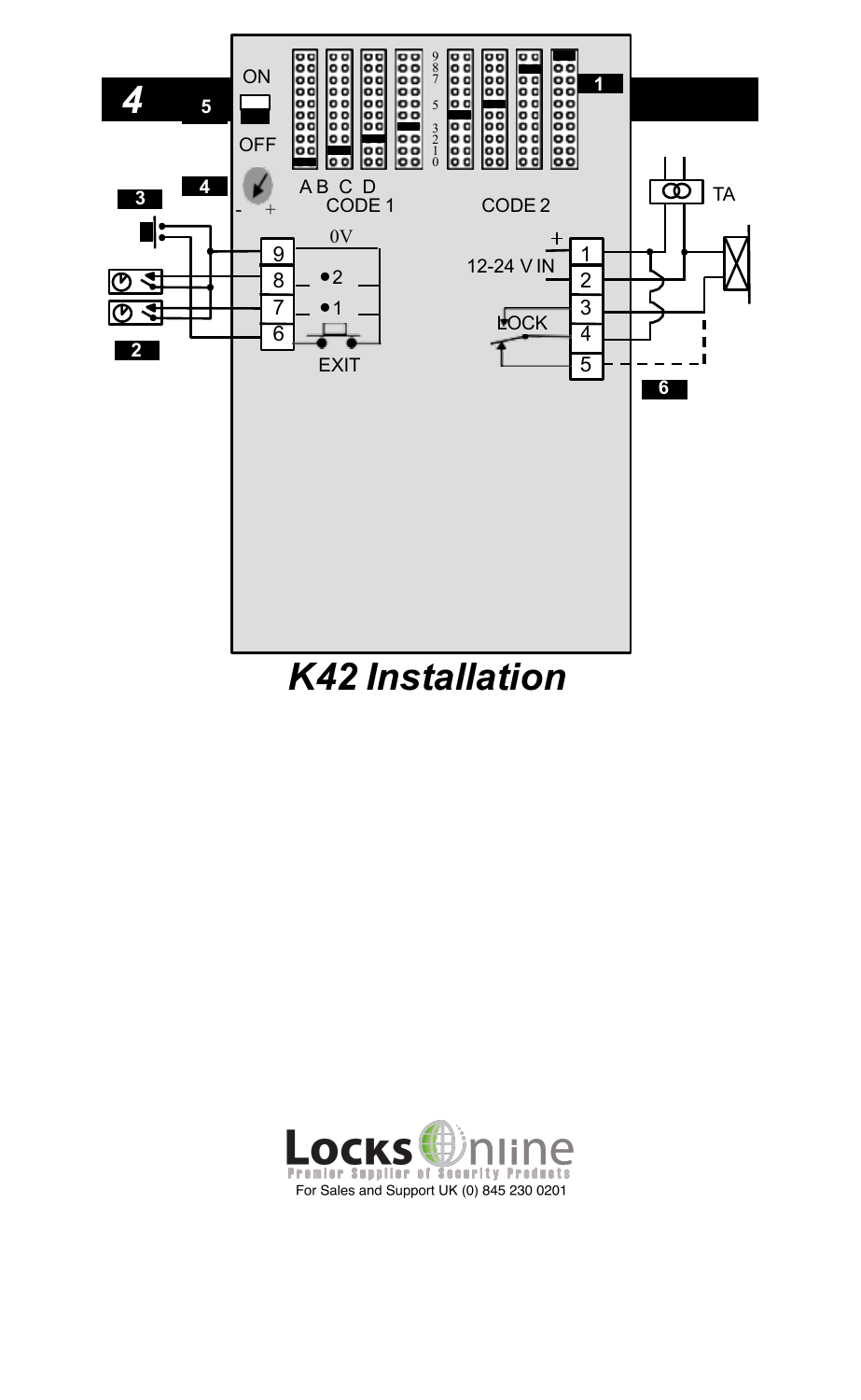

**SE**

### *Svenska* **1** *Inställning av kod*

Flytta bygelblocken mitt för de siffror som skall utgöra Kod 1 respektive Kod 2. *OBS! Om bara Kod 1 används – bygla mellan 8 och 9.*

**Exempel (se figuren på sidan 4):** 

**Kod 1**: 0123 **Kod 2**: 4589

### **2** *Tidsstyrning av kod*

En kod kan kopplas bort vissa tider, t ex från ett kopplingsur. När plintnr 7 och 9 sluts bortkopplas kod 1. När plintnr 8 och 9 sluts bortkopplas kod 2.

# **3** *Fjärröppning*

Hit kan kopplingsur anslutas. (låset helt öppet, t.ex. dagtid) eller en tryckknapp; skruvplint 6 och 9.

# **4** *Öppningstid*

Inställning av öppningstid sker med ratt steglöst 1 – 30 sekunder. Normaltid ca 7 sekunder.

# **5** *Bakgrundsbelysning*

Sätt bygelblocket på ON för att slå på bakgrundsbelysningen.

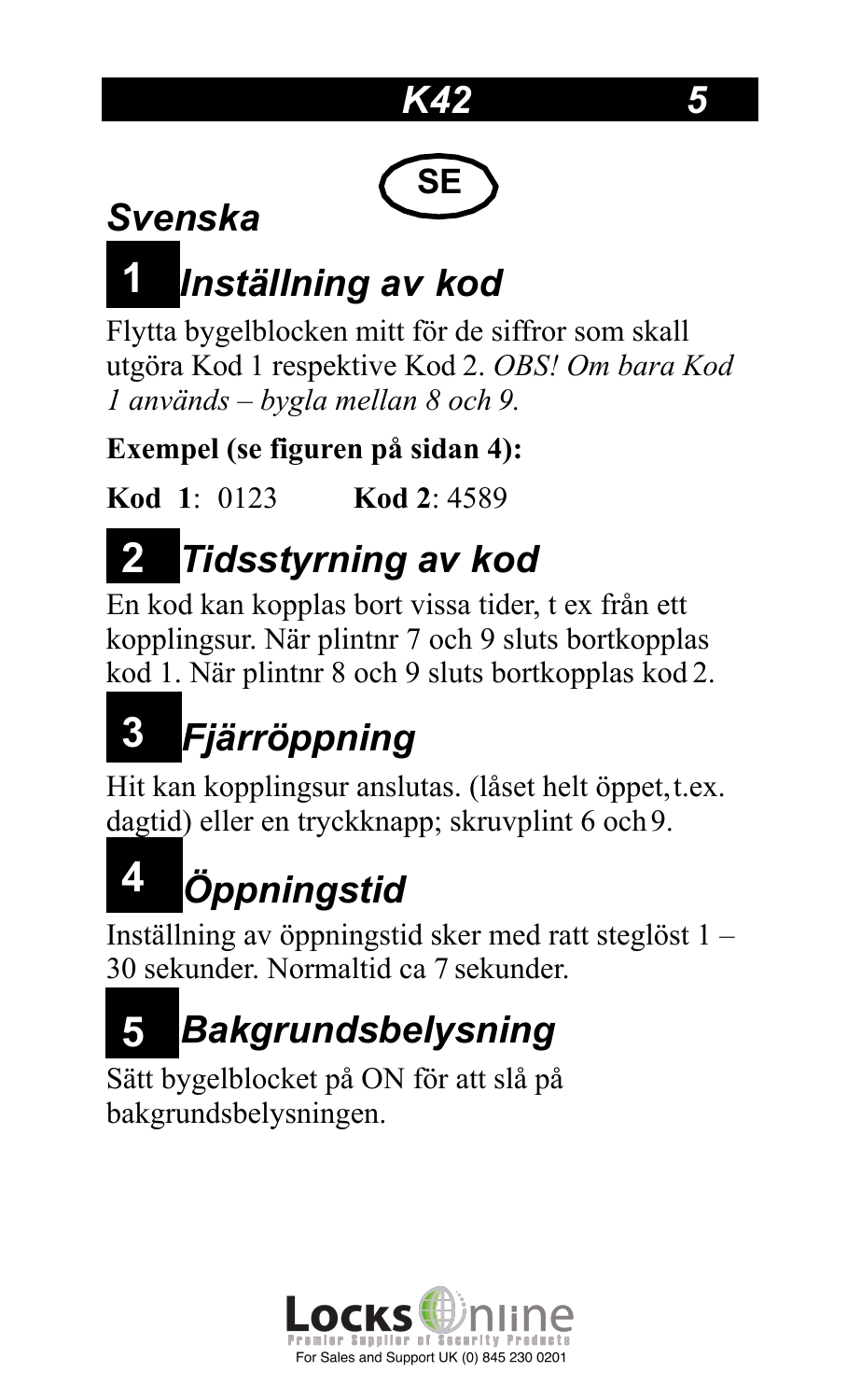

Gäller ellås med omvänd funktion.

| Tekniska data                                  |                                                    |
|------------------------------------------------|----------------------------------------------------|
| Strömförsörjning:                              | 12-24 V AC/DC.                                     |
| Strömförbrukning:                              | 8 mA i vila.                                       |
| Reläutgång:                                    | Potentialfritt växlande relä.<br>max. 1A, 28V DC.  |
| Temperaturområde:                              | $-35^\circ$ till $+55^\circ$ C.                    |
| Omgivningskrav:                                | Inom - eller utomhus (IP54)<br>$design)$ .         |
| Mått:                                          | $140 \times 80 \times 40$ mm (hxbxd).              |
| Rekommenderad monteringshöjd 1 200 – 1 400 mm. |                                                    |
|                                                | Vid infällning komplettera med infällnadslåda BB3. |

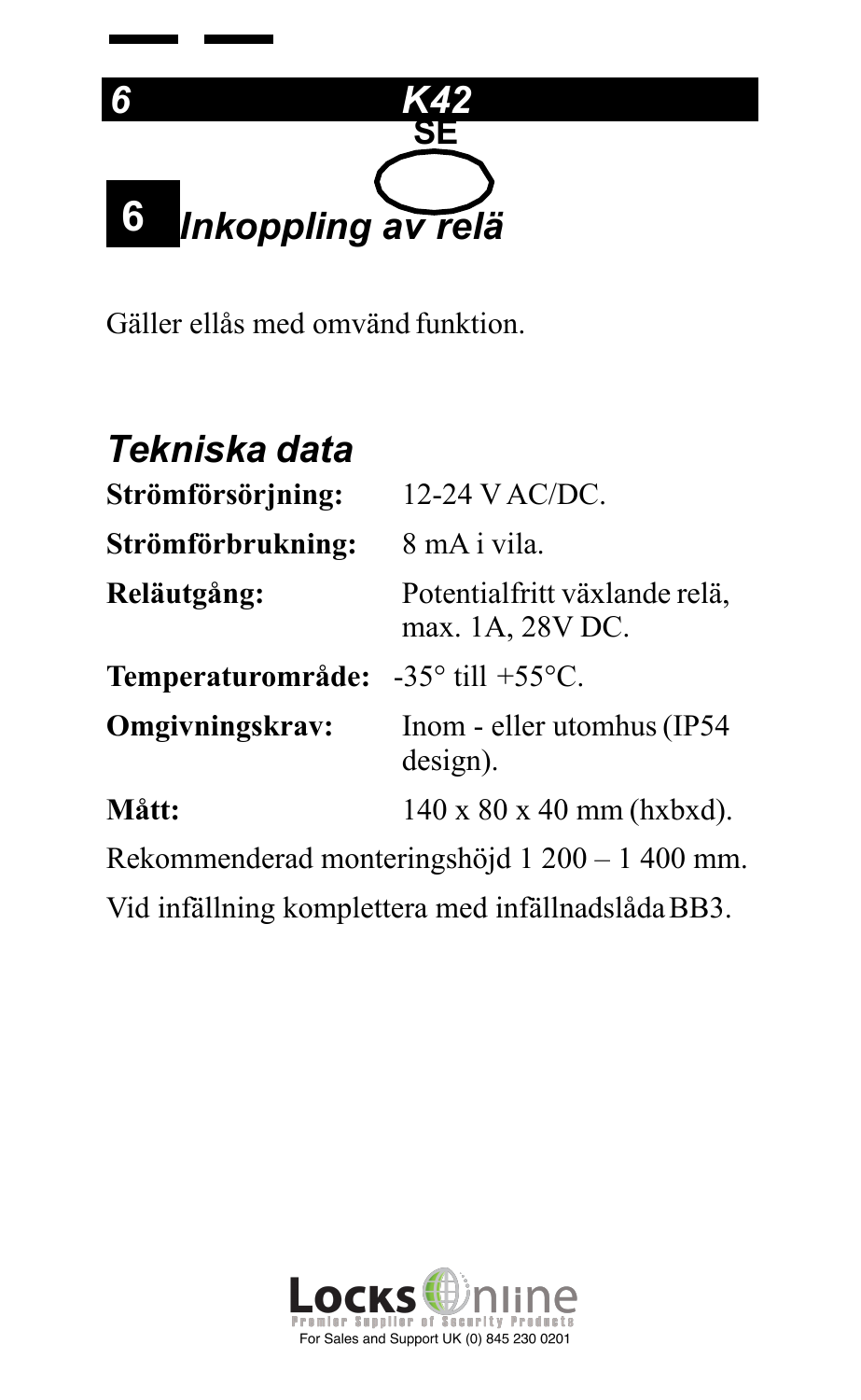

**GB**

# *English* **1** *Setting the codes*

Move the jumpers next to the digits that should make up codes 1 and 2 respectively. *NOTE! If only one code (Code 1) is to be used, link terminal block nos. 8 and 9 together. Do NOT leave any jumpers off.*

#### **Example (see figure on page 4):**

**Code 1**: 0123 **Code 2**: 4589

## **2** *Timing the codes*

The codes can be disabled for certain periods, e.g. from a time clock. When terminal block nos. 7 and 9 are linked, code 1 is disabled. When terminal block nos. 8 and 9 are linked, code 2 is disabled.

### **3** *Remote opening/Exit Request*

Between terminal block nos. 6 and 9, a time clock (the lock is unlocked, e.g. daytime) or a N/O pushbutton (exit request) can be connected.

# **4** *Lock activating time*

Set the lock activating time using the knob, variable 1-30 seconds. Normal time approx. 7 seconds.

# **5** *Background Lighting*

Set the jumper to ON to switch on thebackground light for the

keyboard.

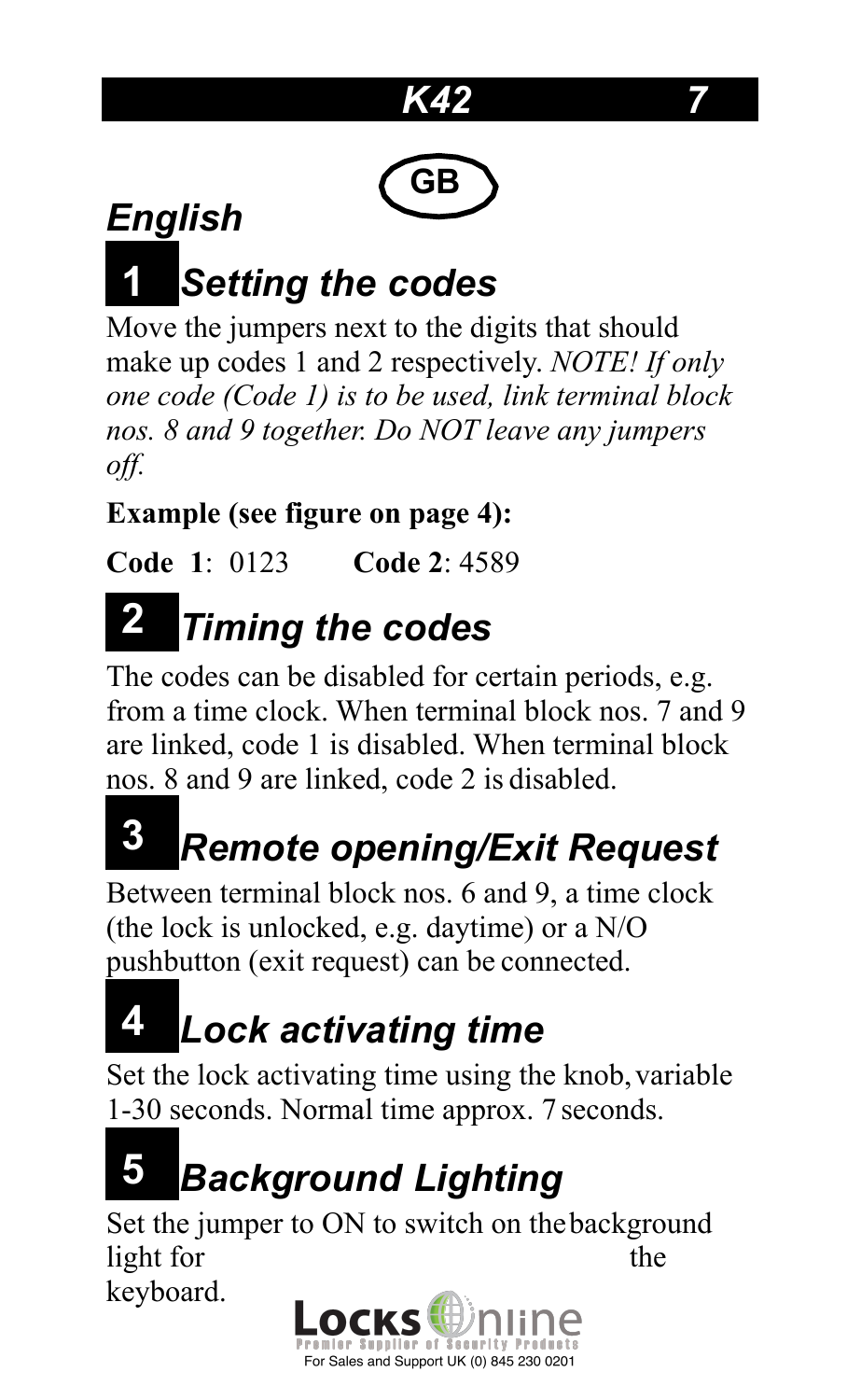

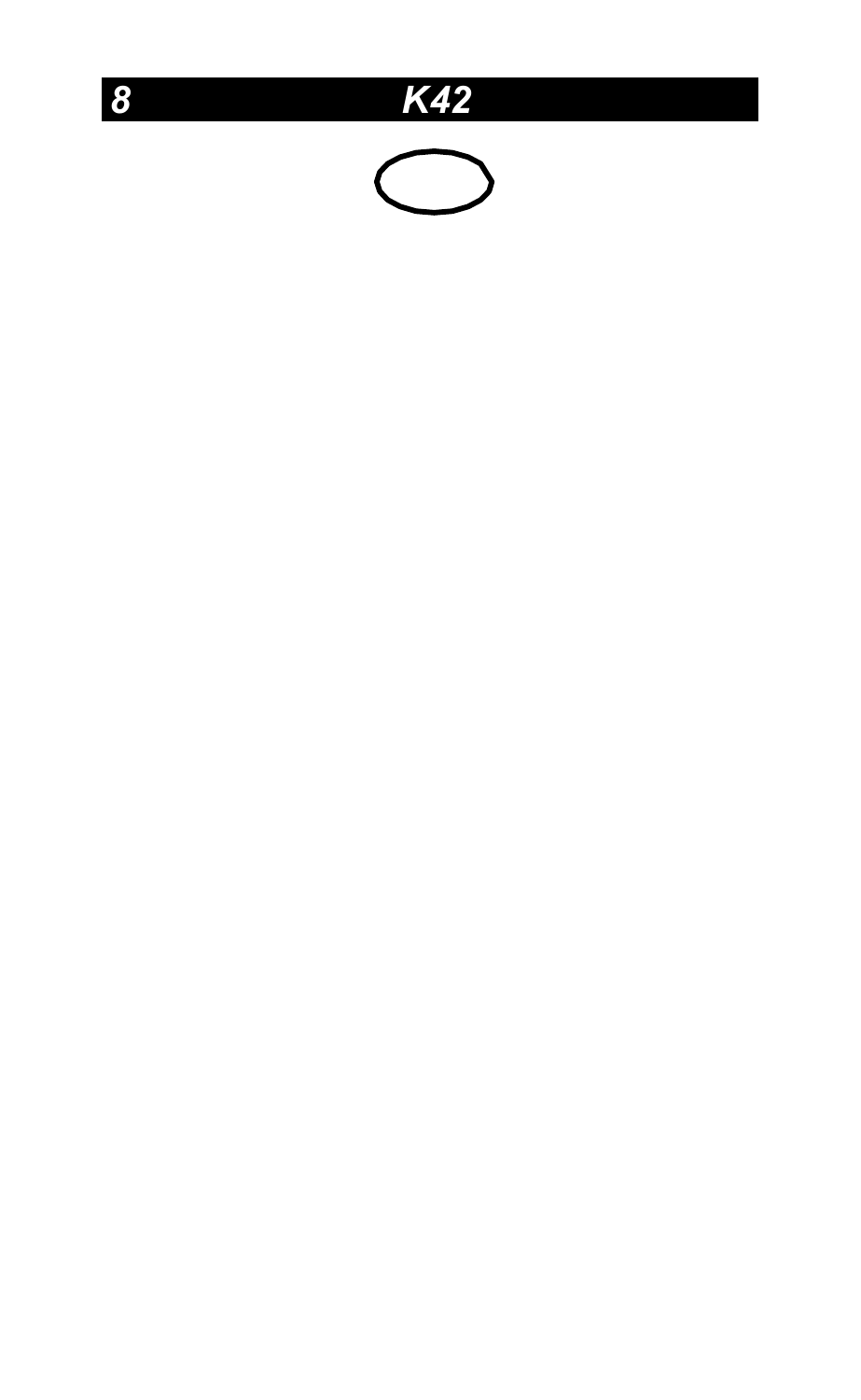

# **GB**

# **6** *Relay terminal blocks*

For locks with failsafe (power to lock) function, connect lock to terminal 5, not 3.

#### *Technical data*

| Power voltage:            | 12-24 V AC/DC.                                    |
|---------------------------|---------------------------------------------------|
| Power consumption:        | 8 mAquiescent.                                    |
| Relay output:             | Voltage free relay, max. 1A,<br>28V <sub>DC</sub> |
| <b>Temperature Range:</b> | $-35^{\circ}$ to $+55^{\circ}$ C.                 |
| <b>Environment:</b>       | Indoor – or outdoor use<br>$(IP54$ design).       |
| <b>Dimension:</b>         | $140 \times 80 \times 40$ mm (hxwxd).             |
|                           |                                                   |

Recommended mounting height 1 200 – 1 400 mm.

If the code lock is to be flush mounted, the flush mounting unit BB3 should be used.

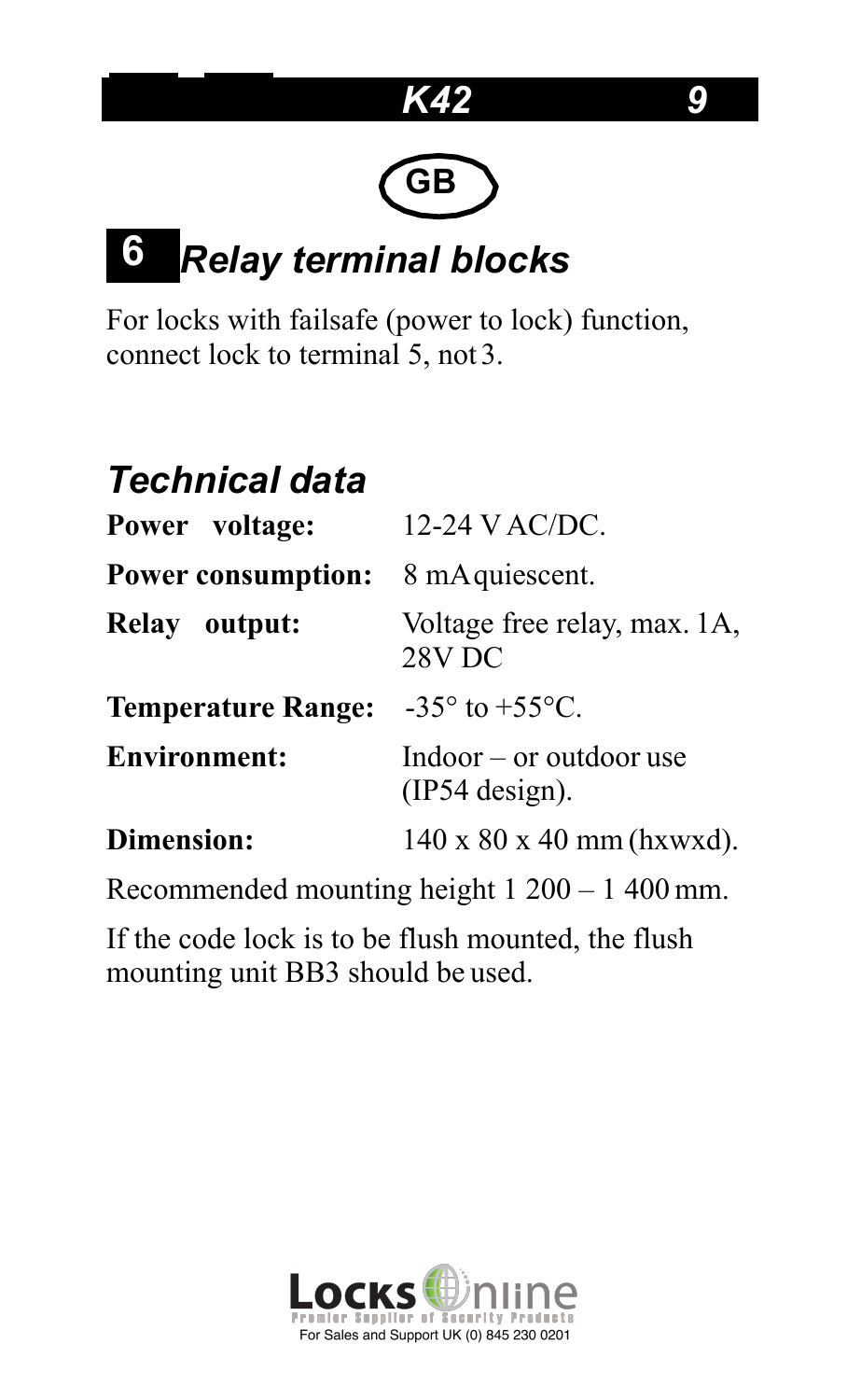#### *10 K42* **DK** *Dansk* **1** *Programming av kode*

Sæt jumperne ud for de tal, som ønskes for kode 1 og kode 2. *Hvis kun kode 1 anvendes, så kortslutt terminal 8 og 9.*

**Eksempel (se figuren på side 4):** 

**Code 1**: 0123 **Code 2:** 4589

# **2** *Tidsindstilling*

Koderne kan frakobles på bestemte tidspunkter med et ur. Når terminal 7 og 9 er kortsluttet frakobles kode 1. Når terminal 8 og 9 er kortsluttet frakobles kode 2.

# **3** *Fjernåpning*

Mellem terminal 6 og 9 kan en trykknap monteres (UDTRYK). Tidsstyring af konstandt åben, kan desuden aktiveres via externt ur.

# **4** *Variabel åpningstid*

Åpningstiden kan varieres mellem 1 og 30 sekunder. Normaltid: ca 7 sek.

# **5** *Baggrundsbelysning*

Sæt denne jumper på ON hvis der ønskes lys i tastaturet.

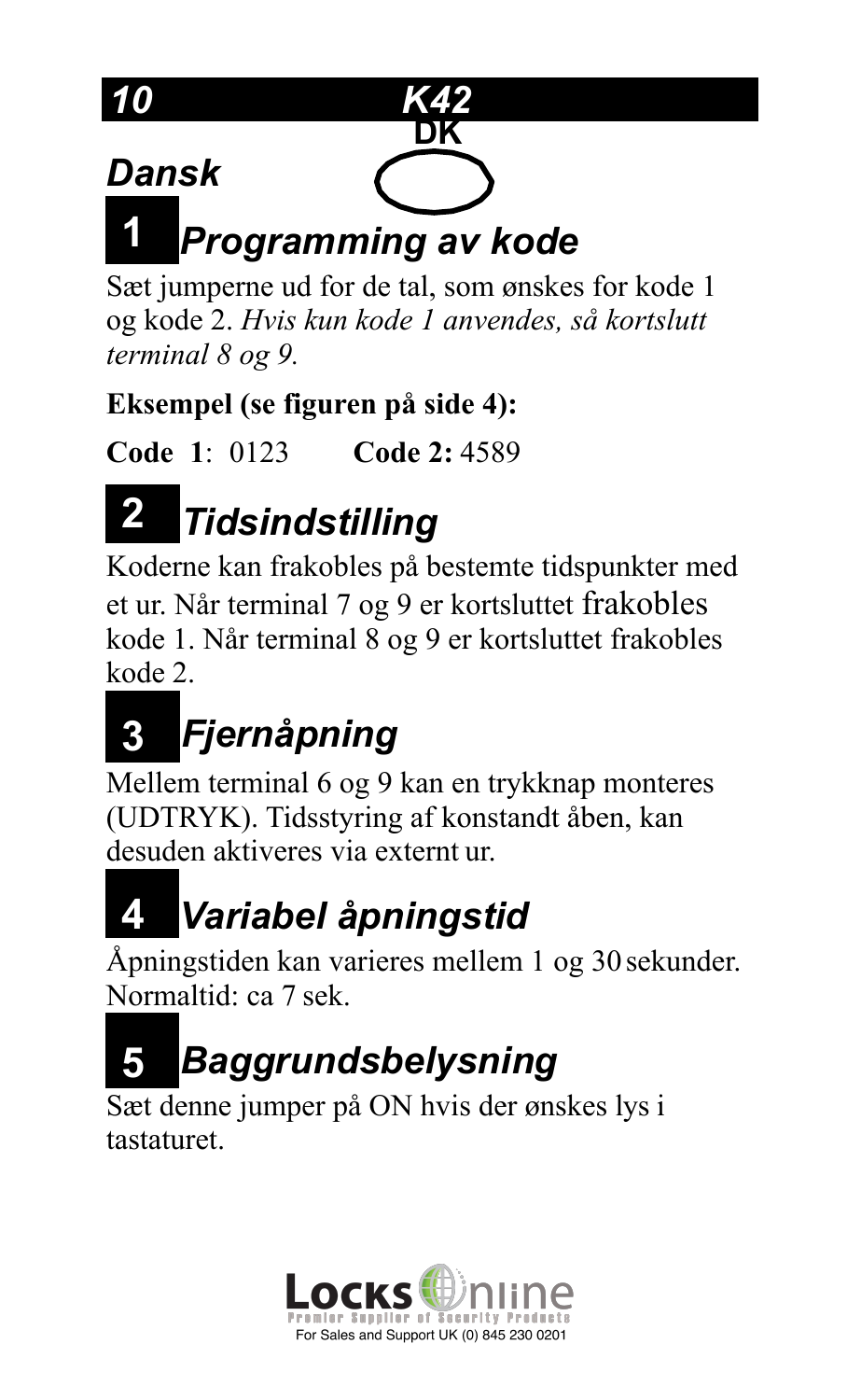

### **6** *Inkobling af relæ*

For sluthlik med omvendt funktion.

### *Tekniske date*

| Strømforsyning:                                  | 12-24 V AC/DC.                              |
|--------------------------------------------------|---------------------------------------------|
| Strømforbrug:                                    | 8 mA i hviletilstand.                       |
| Relækontakt:                                     | 1A, 28V DC.                                 |
| Temperaturområde: $-35^{\circ} - +55^{\circ}C$ . |                                             |
| Mål:                                             | $140 \times 80 \times 40$ mm<br>$(HxBxD)$ . |

Anbefalt monteringshøyde 1200 – 1400 mm. Ved planforsænkning anvendes dåse BB3.

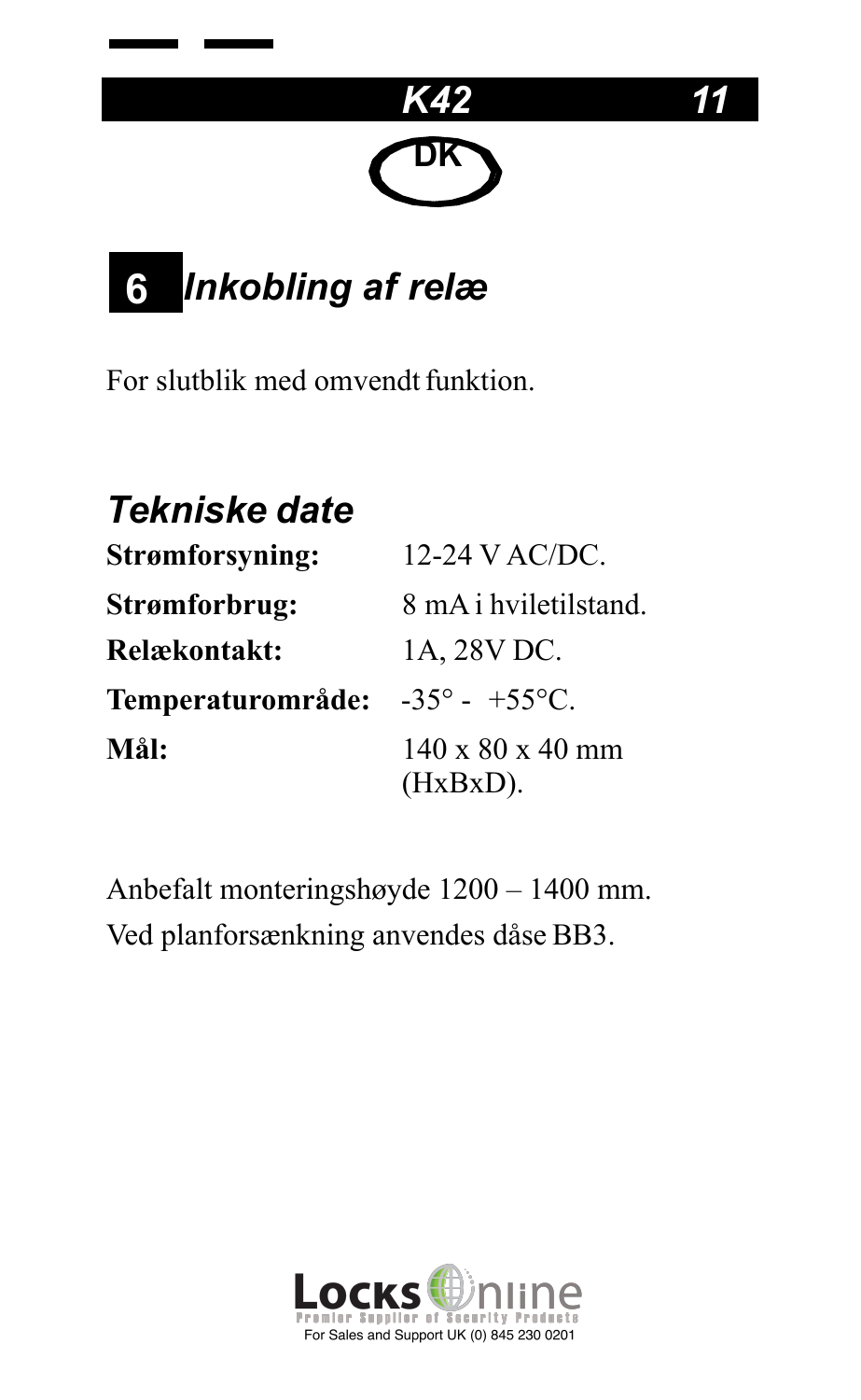#### *10 K42*

#### **FR**

# *Francais* **1** *Réglage du code*

Amener les cavaliers en face des chiffres qui doivent constituer repectivement le code 1 et le code 2. *Si uniquement le code 1 est utilisé, court-circuiter les borniers à vis 8 et 9.*

**Exemple (voir figure à la page 4)**:

**Code 1**: 0123 **Code 2**: 4589

### **2** *Temporisation du code*

Un code peut être déconnecté pour certaines heures, par exemple, à partir d'une minuterie. Quand les borniers 7 et 9 sont fermés, le code 1 est déconnecté. Quand les borniers 8 et 9 sont fermés, le code 2 est déconnecté.

# **3** *Ouverture déportée*

Ici, on peut connecter soit une minuterie (serrure entiérement ouverte par exemple pendant les heures de bureau) ou un bouton-poussoir (ouverture de l'interieur). Borniers à vis 6 et 9.

# **4** *Temps d'ouverture*

Le réglage du temps d'ouverture, 1 –30 secondes, s'effectue en tournant progressivement la manette. Temps normal: 7 secondes environ.

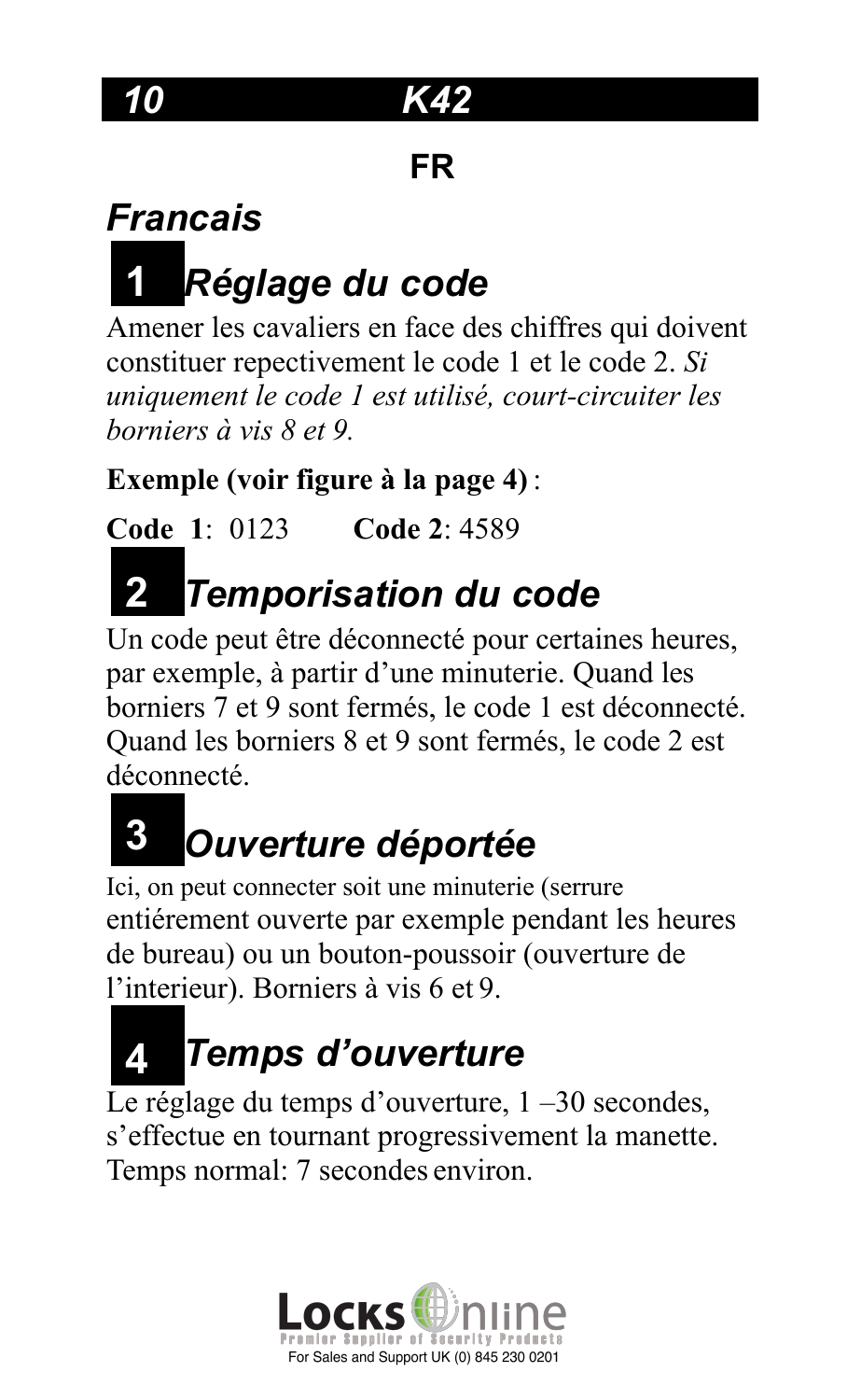

# **FR**

# **5** *Rétro-éclairage*

Placer le cavalier sur ON pour activer le rétroéclairage.

# **6** *Fonction relais*

S'applique pour la gâche électrique avec fonction porte ouverte.

### *Fiche technique*

**Alimentation:** 12-24 V AC/DC. **Consommation:** 8 mA repos. **Charge maxi aux bornes du relais:** 1A, 28VDC. **Température:** -35° - +55°C. **Dimensions: 140 x 80 x 40 mm (HxIxP).** 

Hauteur de montage recommandée 1200 – 1400 mm.

Pour encastrement, compléter par le boîtier de montage encastré BB3.

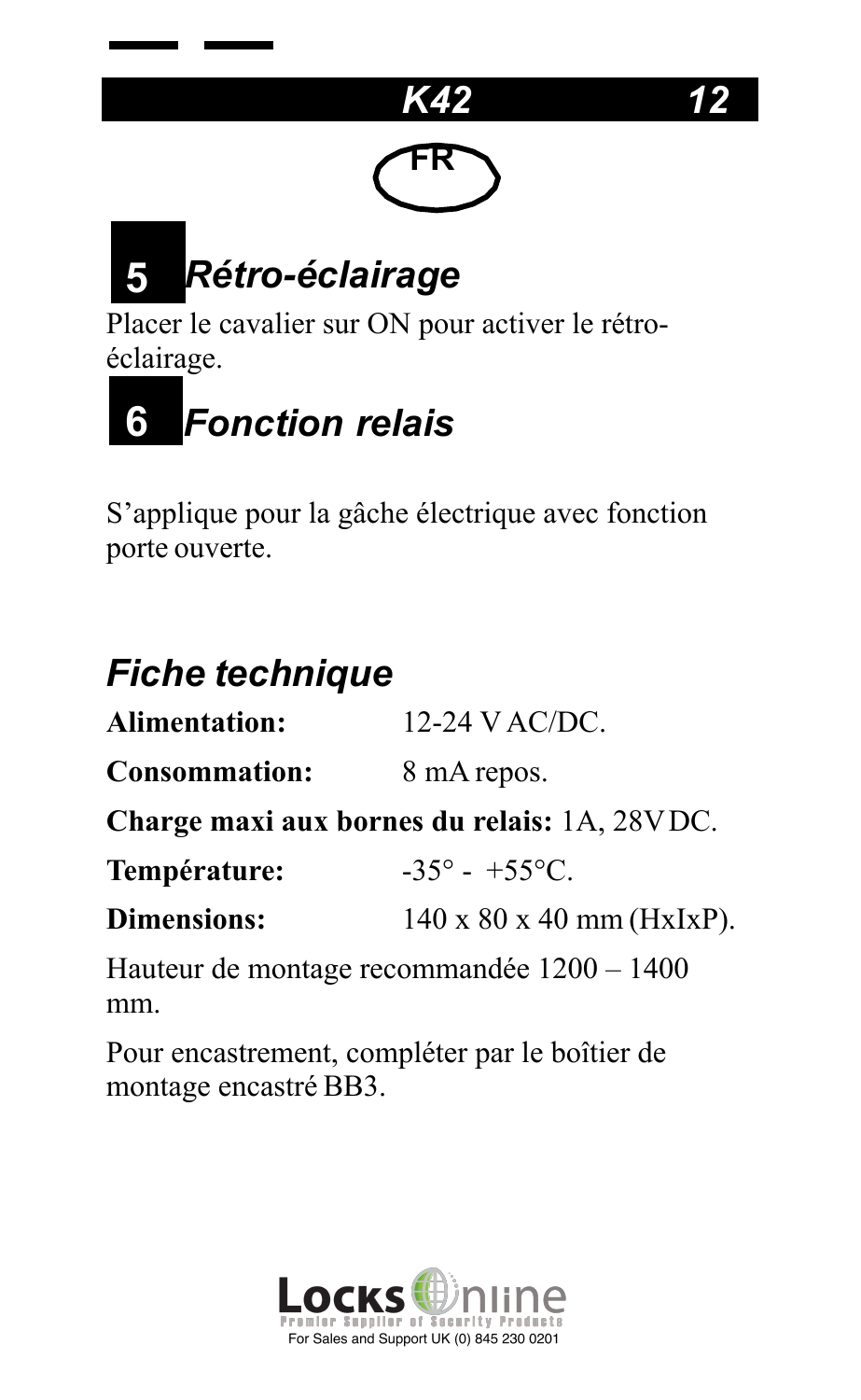



### *Suomi*

## **1** *Koodien asettaminen*

Aseta oikosulkupalat niiden numeroiden kohdalle mistä koodi 1 ja koodi 2 koostuvat

Esimerkiksi (katso kuva):

**Koodi 1**: 0123 **Koodi 2**: 4589

# **2** *Koodien aikaohjaus*

Koodi on mahdollista kytkeä pois tiettyinä aikoina, esim. kellokytkimellä. Kun liittimet 7 ja 9 oikosuljetaan kytkeytyy koodi 1 pois. Kun liittimet 8 ja 9 oikosuljetaan kytkeytyy koodi 2 pois. *Jos käyteään vain koodia 1, oikosuljetaan liittimet 8 ja 9*.

### **3** *Kaukoaukaisu*

Liittimiin 6 ja 9 voidaan kytkeä esim. kellokyktin (lukko auki esim. päiväaikaan) tai painonappi (aukaisu sisältä).

# **4** *Aukiohjausaika*

Aukiohjausajan asettelu säätönupilla portaattomasti 1-30 sek. Normaalisti noin 7 sek.

# **5** *Näppäimistön valaistus*

Aseta oikosulkupala asentoon on jos haluat valaistuksen.

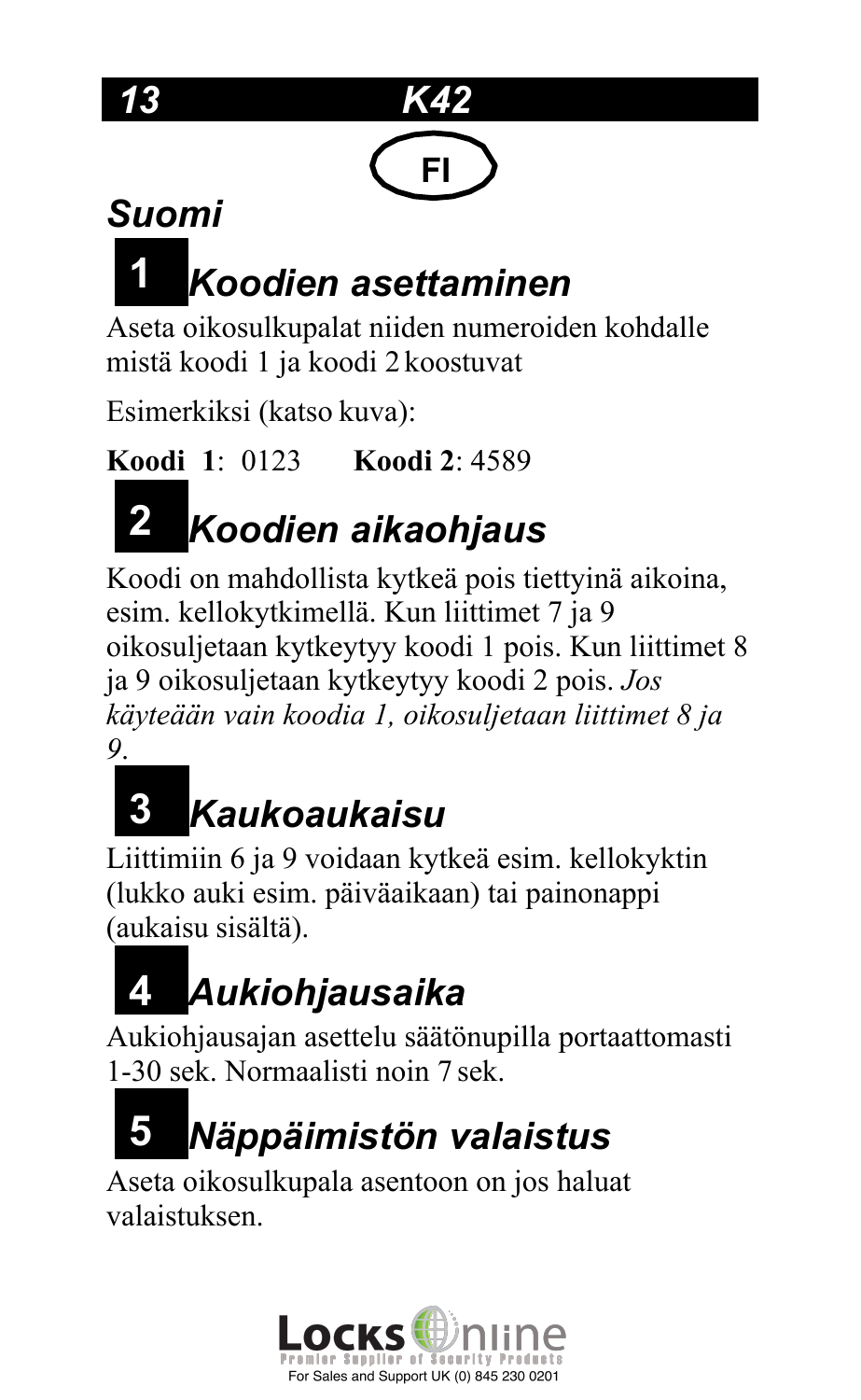

Sähkölukossa käänteinen ohjaus.

### *Tekniikka*

| Jännitesvöttö:   | 12-24 V AC/DC                                     |
|------------------|---------------------------------------------------|
| Virrankulutus:   | $8 \text{ mA}$ (lepo).                            |
| Max. relekuorma: | 1A, 28V DC.                                       |
| Käyttölämpötila: | $-35^{\circ}$ $+55^{\circ}$ C.                    |
| Asennuspaikka:   | Sisä- tai ulkotiloihin<br>(kotelointiluokka IP54) |
| Mitat:           | 140 x 80 x 40 mm (kxlxs).                         |
|                  |                                                   |

Suositeltava asennuskorkeus 1 200 …1 400 mm.

Uppoasennus € käytä BB3-uppoasennuskoteloa.

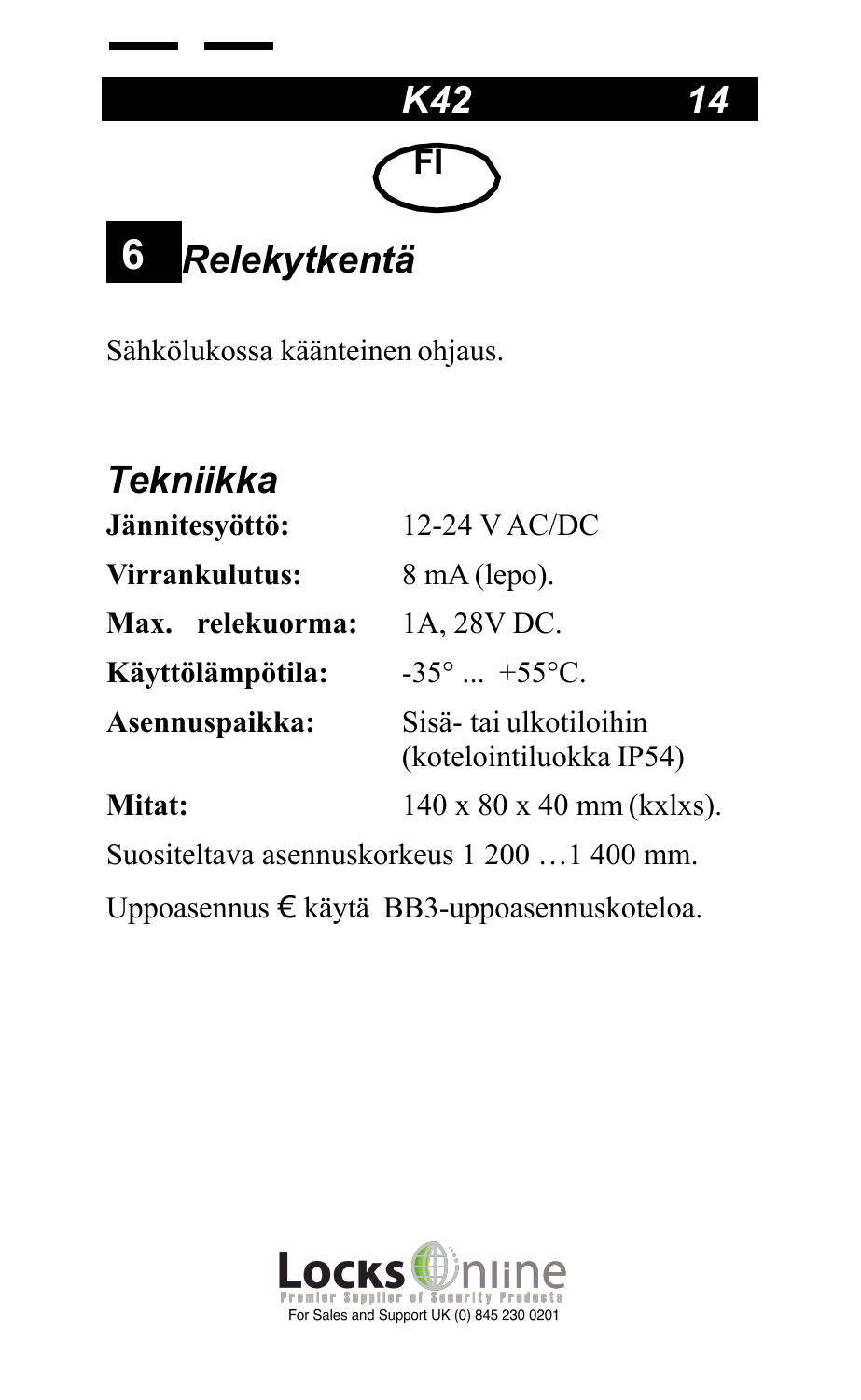



# **NO**

# *Norsk* **1** *Instilling av kode*

Sett "jumpere" parallelt ved de sifrene som skal gjelde som kode på henholdsvis kode 1 og kode 2. *Når man ønsker å benytte bare en kode (kode 1) kortsluttes plint nr 8 og 9.*

**Eksempel (se figuren på side 4):** 

**Kode 1**: 0123 **Kode 2**: 4589

# **2** *Tidstyring av kode*

Kodenen kan utkoples bort til bestemte tider ved hjelp av et koplingsur el. lig. Når plint 7 og 9 et kortsluttet er kode 1 utkoplet. Når plint 8 og 9 et kortsluttet er kode 2 utkoplet.

# **3** *Pulsbryter (åpneknapp)*

Pulsbryter koples på plint 6 og 9. Ønskes døren åpen (dagtid) koples koplingsur også på plint 6 og 9.

# **4** *Åpningstid*

Instilling av åpningstid utføres trinnløst 1-30 sek med rattet Normaltid er ca. 7 sek..

# **5** *Bakgrunnsbelysning*

Sett jumper på ON for å sette på bakgrunnsbelysning.

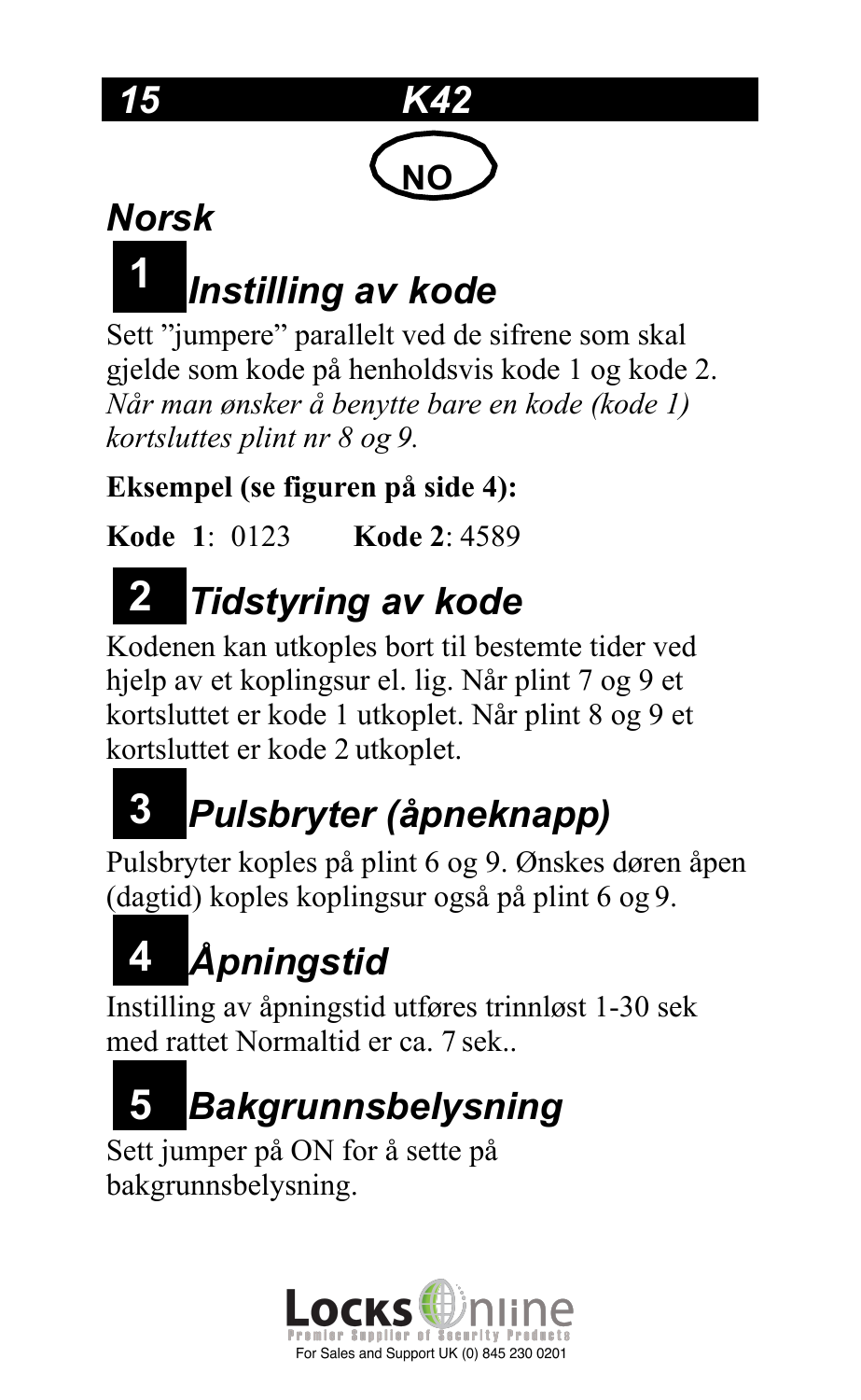

Gjelder lås med omvendt funksjon

#### *Tekniske date*

**Strømforsyning:** 12-24 V AC/DC. **Strømforbruk:** 8 mA passiv. **Relékontakt:** 1A, 28V DC. **Temperaturområde:** -35° - +55°C. **Mål:** 140 x 80 x 40 mm (hxbxd). Anbefalt monteringshøyde 1200 – 1400 mm. Ved infelling bruk BB3 infellingsboks.

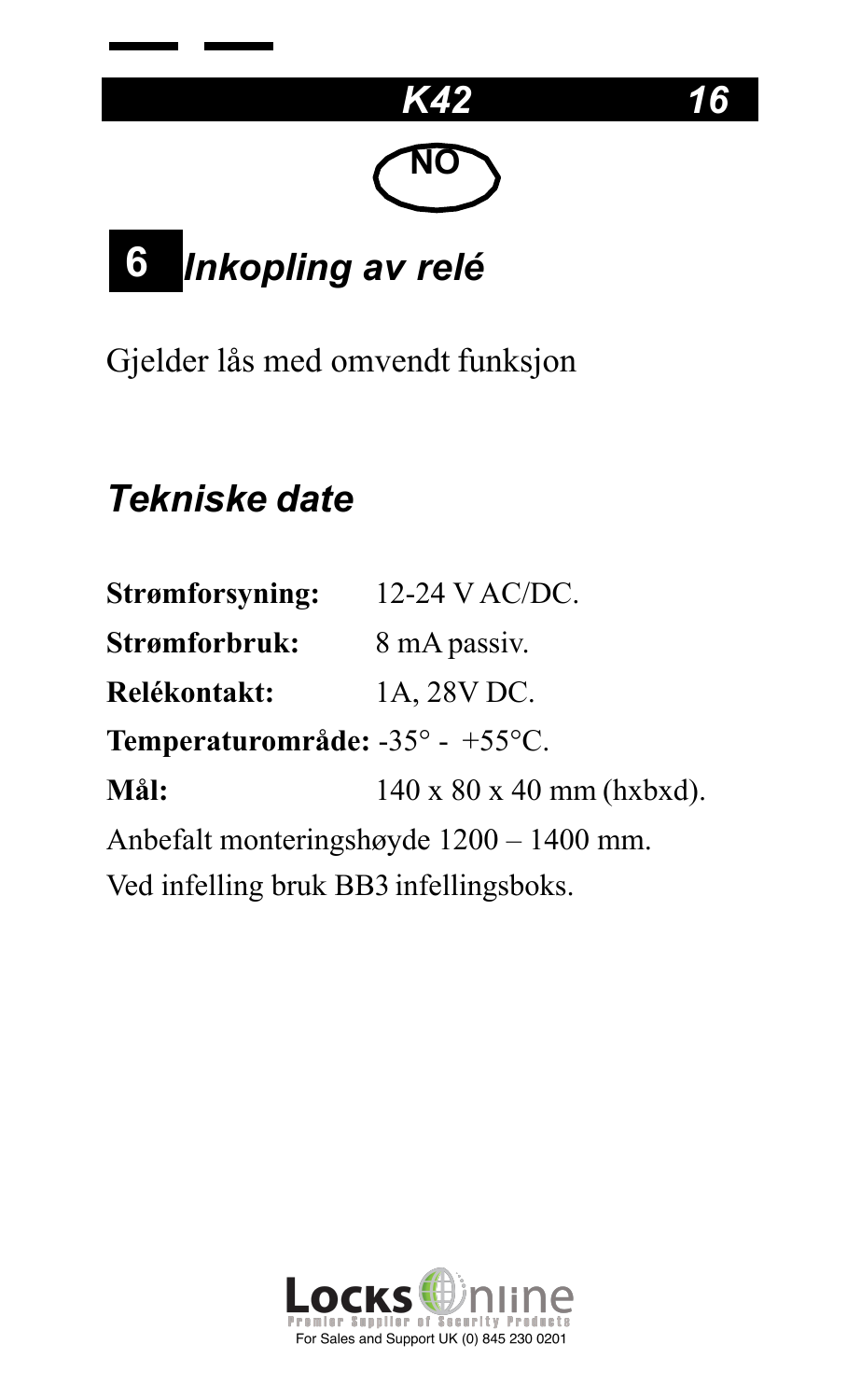



# **DE**

# *Deutsch* **1** *Einstellen der Codes*

Sezten Sie die Brücken auf die Ziffern für Code 1 bzw. Code 2. *Wird nur 1 Code gewünscht, Klemmen 8 und 9 verbinden.*

#### **Beispiel (siehe Abbildung seite 4)**:

**Code 1**: 0123 **Code 2**: 4589



Die Codes können z.B. durch eine Schaltuhr, abgeschaltet werden: Code 1 durch verbindung der Klemmen 7/9, Code 2 durch 8/9.

# **3** *Fernöffnung*

Zwischen Klemmen 6 und 9 kann eine Schaltuhr (z.B. Tagesöffnung) oder ein Taster (Fernöffnung) angeschlossen werden.

### **4** *Öffnungsdauer*

Stellen Sie die Öffnungsdauer mit dem Stellrad von 1 bis 30 Sek. ein. Richtwert ist etwa 7Sekunden.

### **5** *Tastaturbeleuchtung*

Wird mit ein Steckbrücke auf ON eingeschaltet.

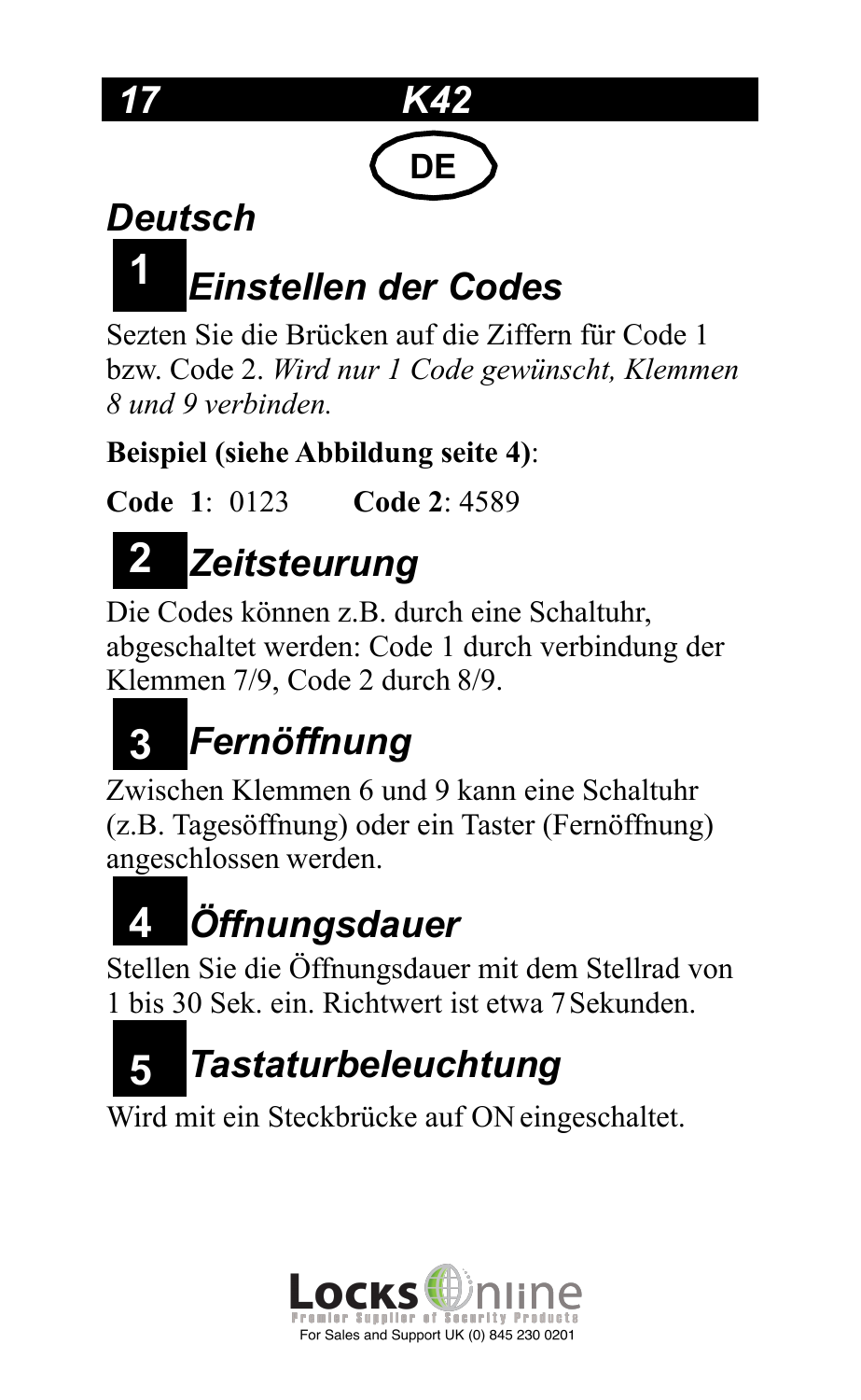

#### *Technische daten*

**Spannungsversorgung:** 12-24 V AC/DC.

**Stromaufnahme:** 8 mA Ruhestrom.

**Maximale Kantaktbelastbarkeit:** 1A, 28V DC.

**Temperaturbereich:** -35° - +55°C.

**Abmeesungen:** 140 x 80 x 40 mm (hxbxt).

Für Unterputzmontage, bitte das Unterputzghäuse BB3 verwenden.

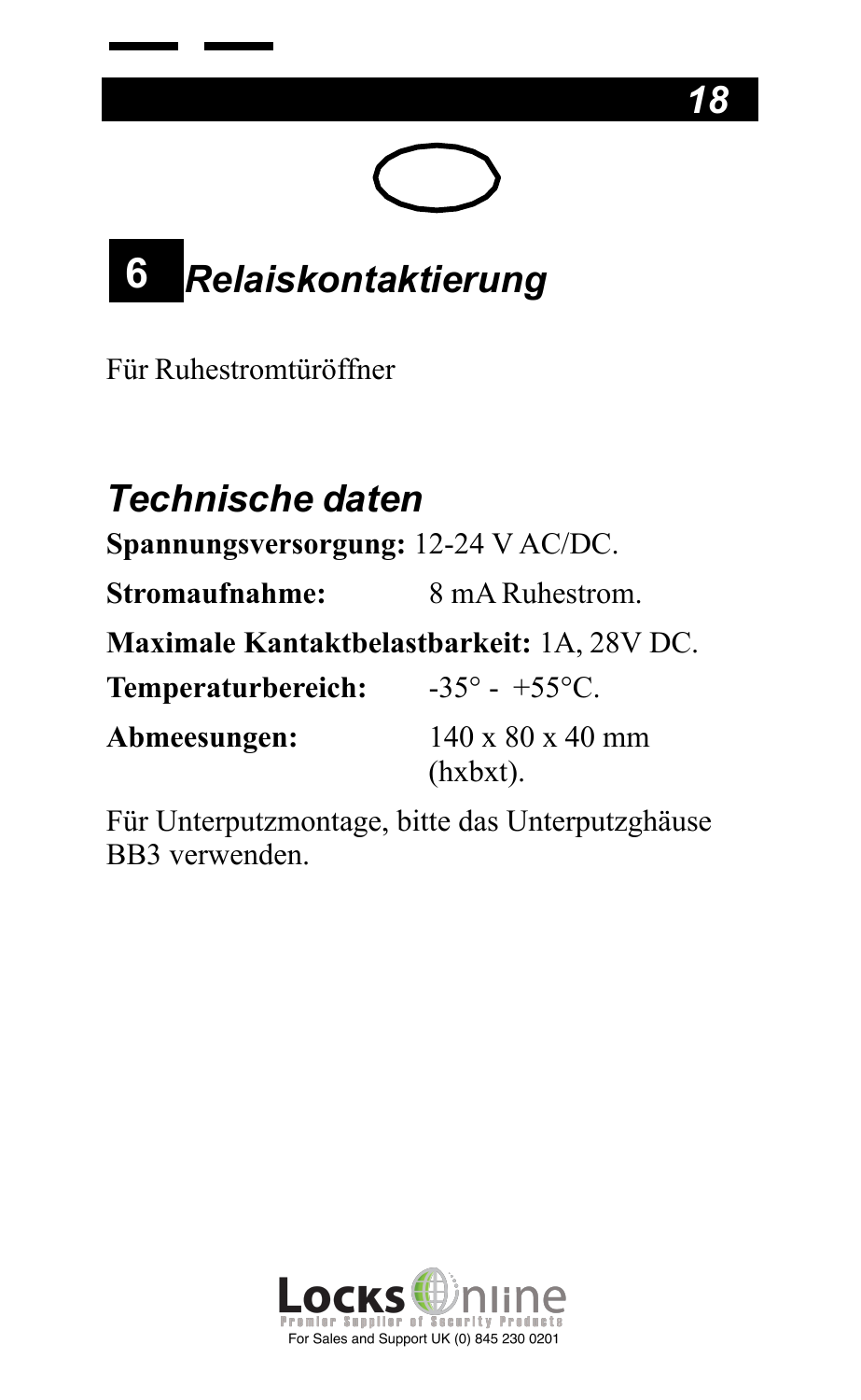